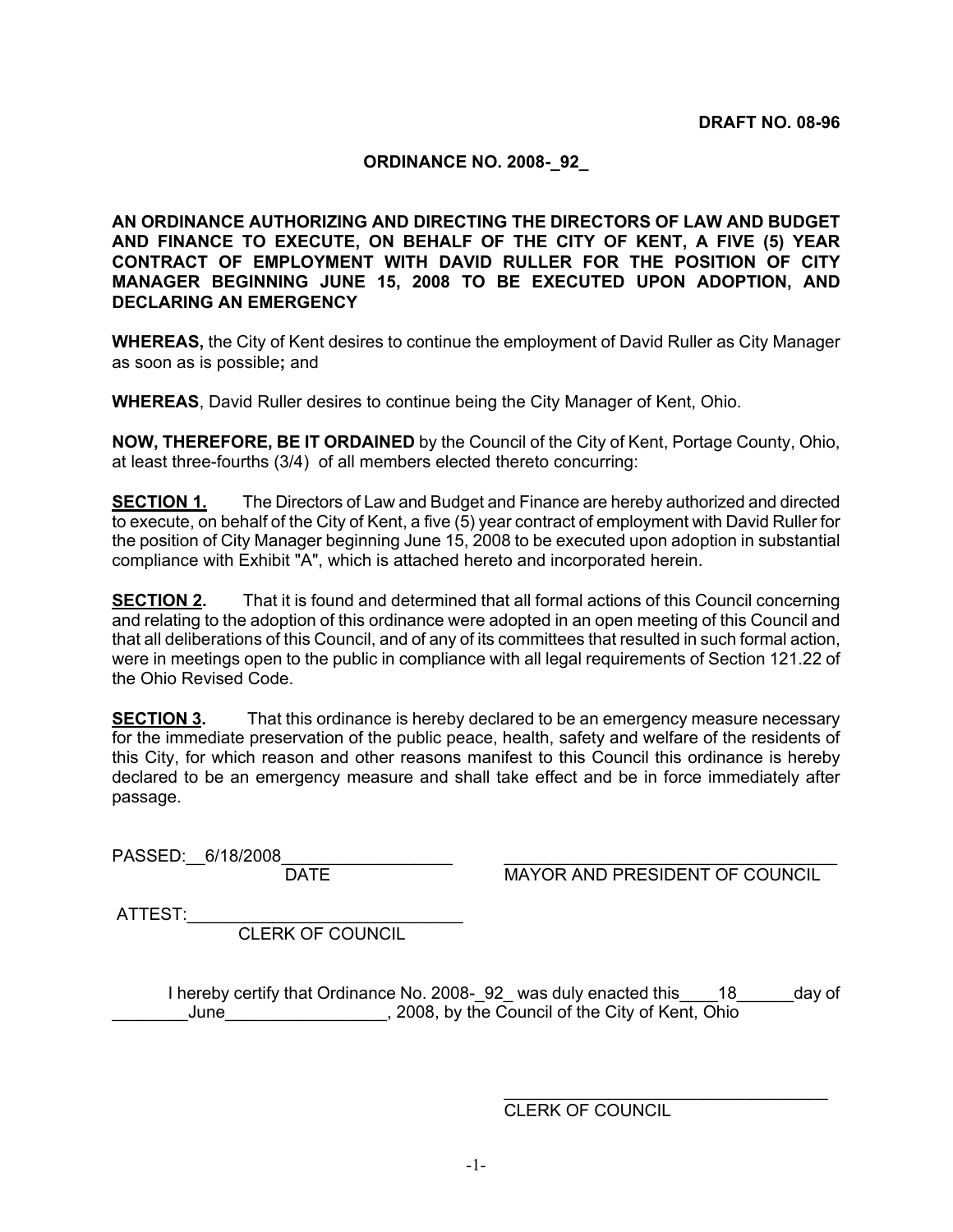# **EXHIBIT "A"**

## **CONTRACT OF EMPLOYMENT**

THIS AGREEMENT, made and entered into this day of 3008, by and between the CITY OF KENT, OHIO, a municipal corporation, hereinafter called "Employer", as party of the first part, and DAVID RULLER, hereinafter called "Employee", as party of the second part, both of whom understand as follows:

#### **WITNESSETH;**

WHEREAS, Employer desires to continue the services of said DAVID RULLER as CITY MANAGER of the City of Kent as an employee at will, as provided by Ordinance No. 2005-38 and Ordinance No. 2008-\_\_\_\_; and

WHEREAS, it is the desire of the Governing Board, hereinafter called "Council", to provide certain benefits, establish certain conditions of employment and to set working conditions of said Employee; and

WHEREAS, it is the desire of the Council to (1) secure and retain the services of Employee; (2) to make possible full work productivity by assuring Employee's morale and peace of mind with respect to future security; (3) to act as a deterrent against malfeasance, misfeasance, or nonfeasance on the part of Employee, and (4) to provide a procedure for terminating Employee's services at such time as he may be unable fully to discharge his duties due to age or disability or when Employer may otherwise desire to terminate his employ; and

WHEREAS, Employee desires to serve as CITY MANAGER of said City of Kent, Ohio.

NOW, THEREFORE, in consideration of the mutual covenants herein contained, the parties agree as follows:

## **SECTION 1. DUTIES**

During the period of employment herein described, the Employee shall perform the duties of City Manager, as said duties are prescribed by the Charter of the City of Kent, Ohio, as the same now exists or as it may be amended subsequently, and all ordinances lawfully enacted pursuant thereto, and such other duties as the Council of the City of Kent, Ohio, may lawfully assign to the Employee.

## **SECTION 2. TERM**

A) Nothing in this agreement shall prevent, limit or otherwise interfere with the right of the Council to terminate the services of Employee at any time, subject only to the provisions set forth in Section 4, paragraphs A and B, of this Agreement.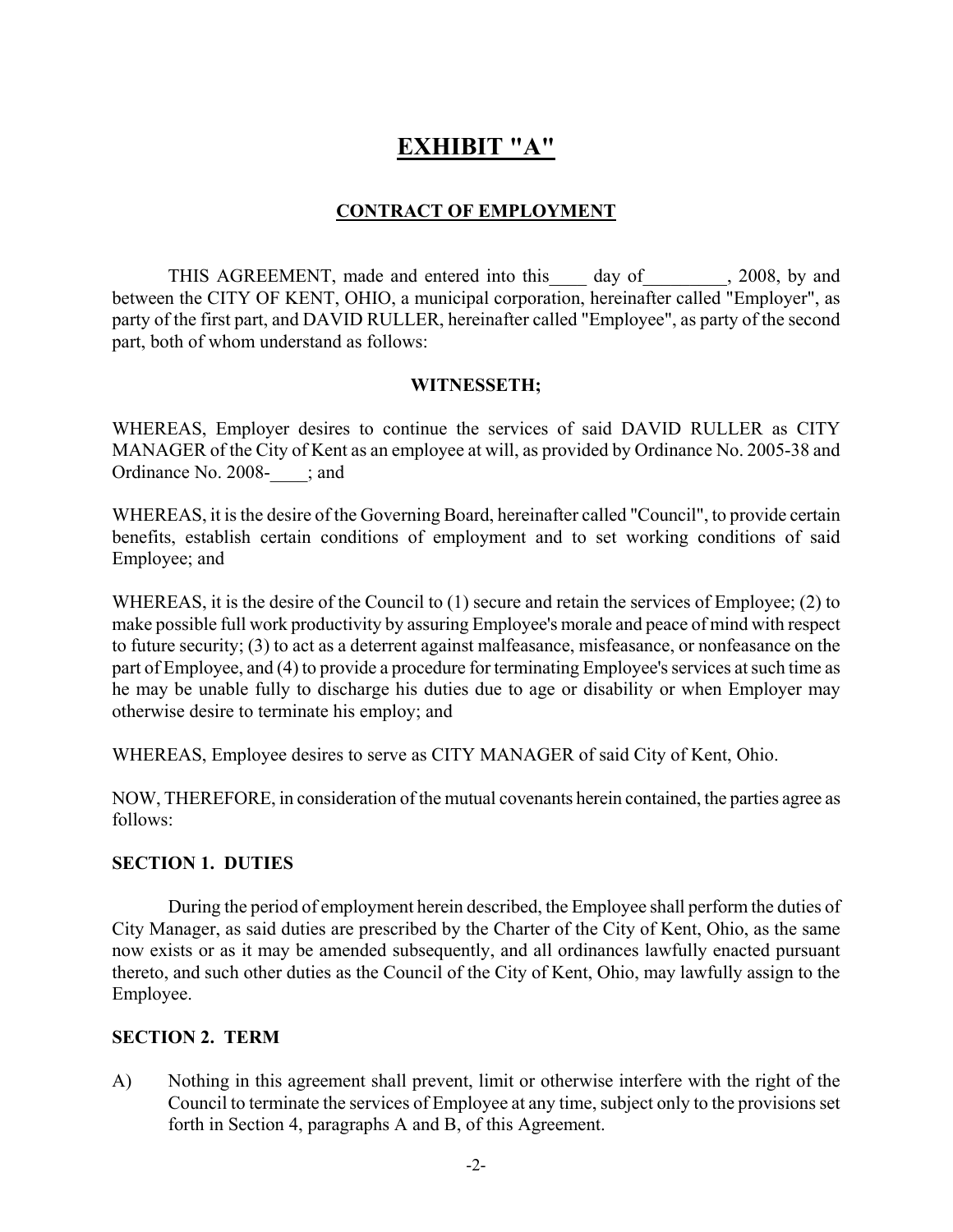- B) Nothing in this agreement shall prevent, limit or otherwise interfere with the right of the Employee to resign at any time from his position with Employer, subject only to the provision set forth in Section 2, paragraph C, and Section 4, of this agreement.
- C) Employee agrees to remain in the exclusive employ of Employer beginning June 15, 2008 through June 16, 2013, neither to accept other employment nor to become employed by any other employer until said termination date, unless said termination date is affected as hereinafter provided.

The term "employed" shall not be construed to include occasional teaching, writing, or consulting performed on employee's time off.

#### **SECTION 3. SUSPENSION OR TERMINATION**

Employer may suspend the Employee with or without pay and benefits at any time and may terminate the Employee at any time during the term of this agreement, but only in accordance with Section 40 of the City Charter.

## **SECTION 4. TERMINATION AND SEVERANCE PAY**

- A) In the event Employee is terminated by the Council or by Charter amendment, before expiration of the aforesaid term of employment or any time thereafter and during such time that Employee is willing and able to perform his duties under this agreement, then in that event Employer agrees to pay Employee a lump sum cash payment equal to six (6) months' aggregate salary, including holidays, family health insurance benefits and accrued vacation; provided, however, that in the event Employee is terminated because of his conviction of any illegal act, then, in that event, Employer shall have no obligation to pay the aggregate severance sum designated in this paragraph.
- B) In the event Employer at any time during the term of this agreement reduces the salary or other financial benefits of Employee in a greater percentage than an applicable across-theboard reduction for all employees of Employer, or in the event Employer refuses, following written notice, to comply with any other provision benefitting Employee herein, or the Employee resigns following a suggestion, whether formal or informal, by the Council that he resign, then, in that event, Employee may, at his option, be deemed to be "terminated" at the date of such reduction or such refusal to comply within the meaning and context of the herein severance pay provision.
- C) In the event Employee voluntarily resigns his position with Employer before expiration of the aforesaid term of his employment, then Employee shall give Employer two months notice in advance, unless the parties otherwise agree.

#### **SECTION 5. DISABILITY**

If Employee is permanently disabled or is otherwise unable to perform his duties because of sickness, accident, injury, mental incapacity or health for a period of four successive weeks beyond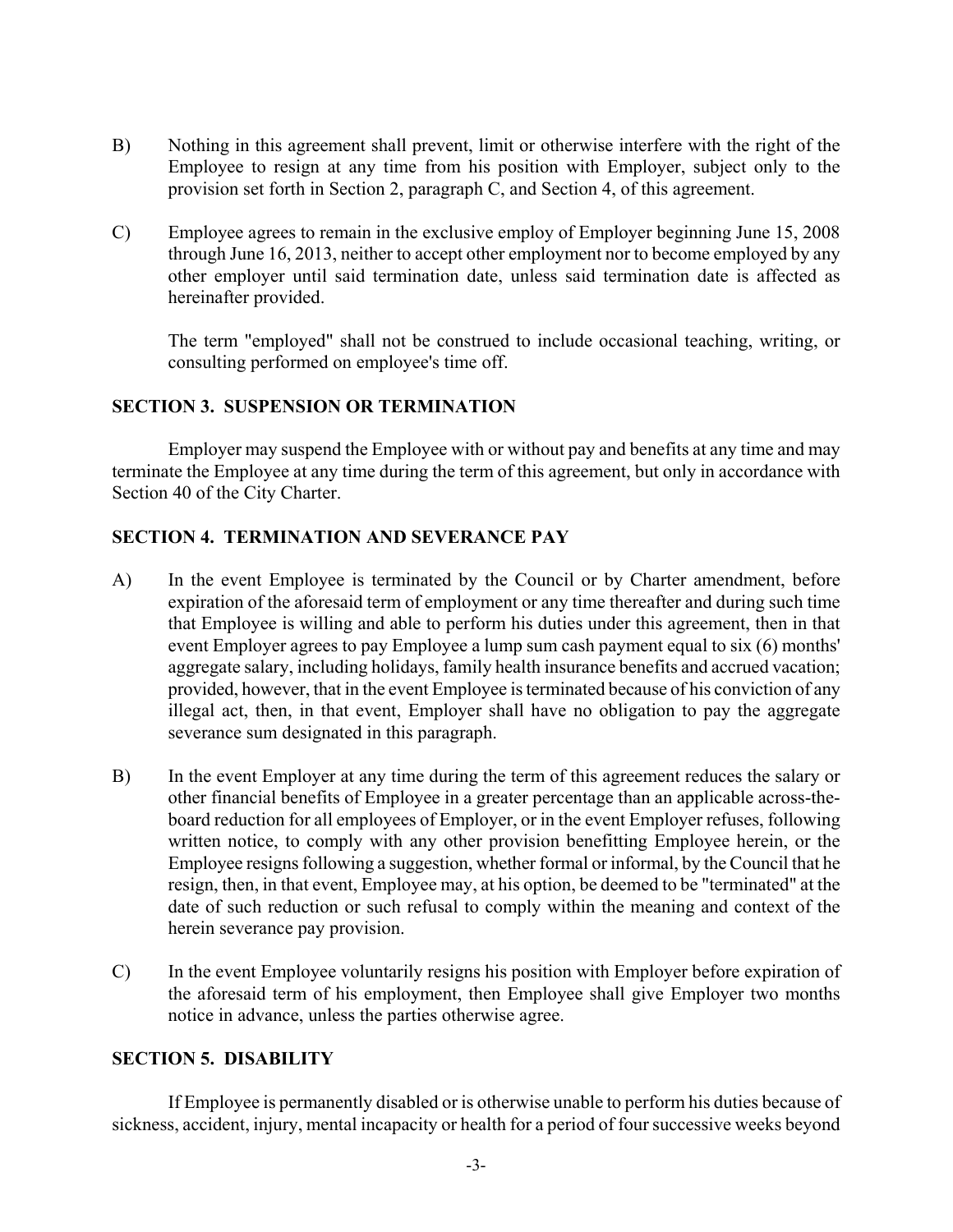any accrued sick leave, or for twenty working days over a thirty working day period, Employer shall have the option to terminate this agreement, subject to the severance pay requirements of Section 4, paragraph A. However, Employee shall be compensated for any accrued sick leave, vacation, holidays, compensatory time and other accrued benefits.

#### **SECTION 6. SALARY**

- A) Employee shall receive an increase in total pay of five percent (5%) payable on the same schedule as other City employees with an effective date of June 15, 2008. Three percent (3%) of said increase shall be applied to his annual salary and two percent (2%) of said increase shall go into his retirement account. Salary for the remaining years of this contract shall be determined by the parties prior to the anniversary of the employee's hiring annually.
- B) Employee shall continue to receive monies for differed compensation payable on the same schedule referred to above, to be placed in a retirement account of Employee's choosing.

## **SECTION 7. PERFORMANCE EVALUATION**

- A) The Council shall review and evaluate the performance of the Employee on an annual basis. Further, the Council, or a designee of Council, shall provide the Employee with a summary written statement of the findings of the Council and provide an adequate opportunity for the Employee to discuss his evaluation with the Council.
- B) Within the first ninety (90) days, and thereafter, prior to Employee's hiring anniversary date, annually, the Council and Employee shall define such goals and performance objectives which they determine necessary for the proper operation of the City of Kent and in the attainment of the Council's policy objectives and shall further establish a relative priority among those various goals and objectives, said goals and objectives to be reduced to writing. They shall generally be attainable within the time limitations as specified and the annual operating and capital budgets and appropriations provided.
- C) In effecting the provisions of this Section, the Council and Employee mutually agree to abide by the provisions of applicable law.
- D) Further, Employee's salary shall be reviewed annually during the evaluation process and may be increased by the Council.

#### **SECTION 8. HOURS OF WORK**

The parties realize that the position of City Manager requires the person holding such position to work many weekends, evenings and other irregular hours at many locations outside of City Hall during which hours City Hall is not open. The parties further realize that such work during these times is of equal importance to the City Manager's normal daily duties at City Hall. Therefore, in order to encourage the Employee to undertake such work at such irregular hours and still provide the Employee with a reasonable limitation of the total number of hours which he may be required to work in any given week, it is understood and agreed that the Employee shall work whatever hours as may be necessary in order for him to fulfill the requirements of the position of City Manager, but in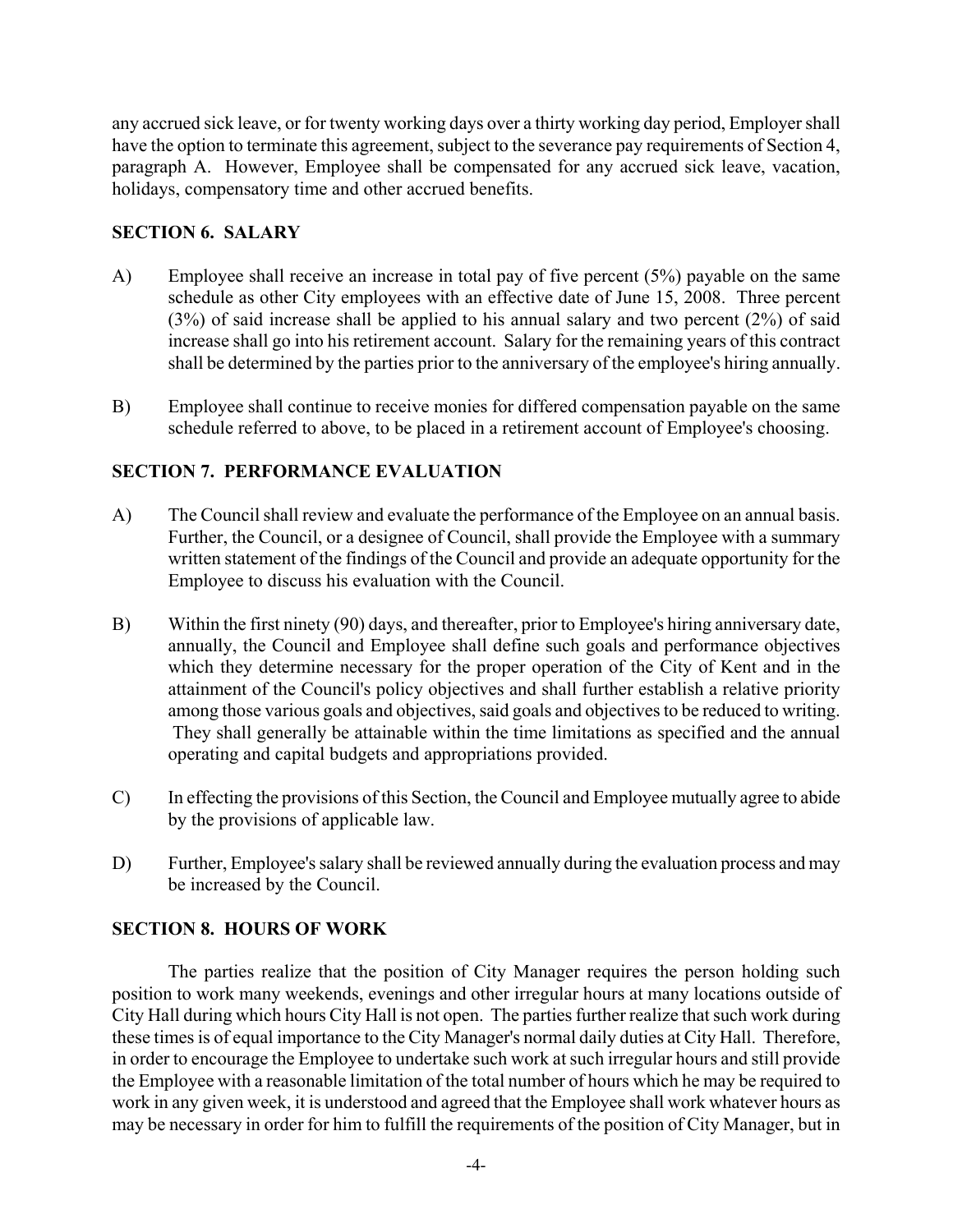any event not less than forty (40) hours per week, allowing flexibility for meals, exercise and other important personal activities.

## **SECTION 9. OUTSIDE ACTIVITIES**

Employee shall not spend more than ten (10) hours per week in teaching, counseling or other non-Employer connected business without the prior approval of the Council.

## **SECTION 10. AUTOMOBILE**

During the term of this Agreement the Employee shall receive an automobile allowance of \$300.00 per month. This allowance shall compensate the Employee for the use of his personal automobile in the course of City business and shall be paid in lieu of mileage or any other method of reimbursement, pursuant to City Policy on use of Personal Vehicles for City business.

## **SECTION 11. VACATION LEAVE**

- A) For the term of this contract, the Employee shall continue to be entitled to receive twenty (20) working days of paid vacation leave each year initially vesting January1, 2006 (the same as other senior staff) and annually thereafter; however, Employee agrees to take no more than ten (10) continuous days at any one time without permission of City Council. Up to and including fifteen (15) days of unused accrued vacation leave may be carried forward from one year into the next or "sold back" at any time during the year in which it is received for an amount equal to the number of days "sold back" multiplied by the Employee's thencurrent annual salary divided by 260. The Employee is encouraged to use as much as possible of his vacation leave. The balance of vacation leave which is not carried forward or "sold back" must be taken in the year in which it is earned. All vacation leave shall vest as of the first day of June of each year covered by this Agreement and any accrued leave shall be "sold back" upon termination of the Employee's employment with the City.
- B) Employee shall be credited with ten (10) days vacation leave as of this date of hire for his immediate use.
- C) Pending satisfactory job performance, Employee is eligible to receive an increase in his accrual rate of vacation time commensurate with the rate provided to the department heads as listed in Article 10, Section 5 of the City's General Compensation Plan.

## **SECTION 12. SICK LEAVE**

The Employee shall continue to earn ten (10) hours of sick leave for each completed calendar month of service. Accrued sick leave may be accumulated without limit. Upon expiration or termination of this Agreement, the Employee shall be permitted to "sell back" fifty percent (50%) of his accrued sick leave and the remainder shall be forfeited.

## **SECTION 13. OTHER BUSINESS EXPENSE**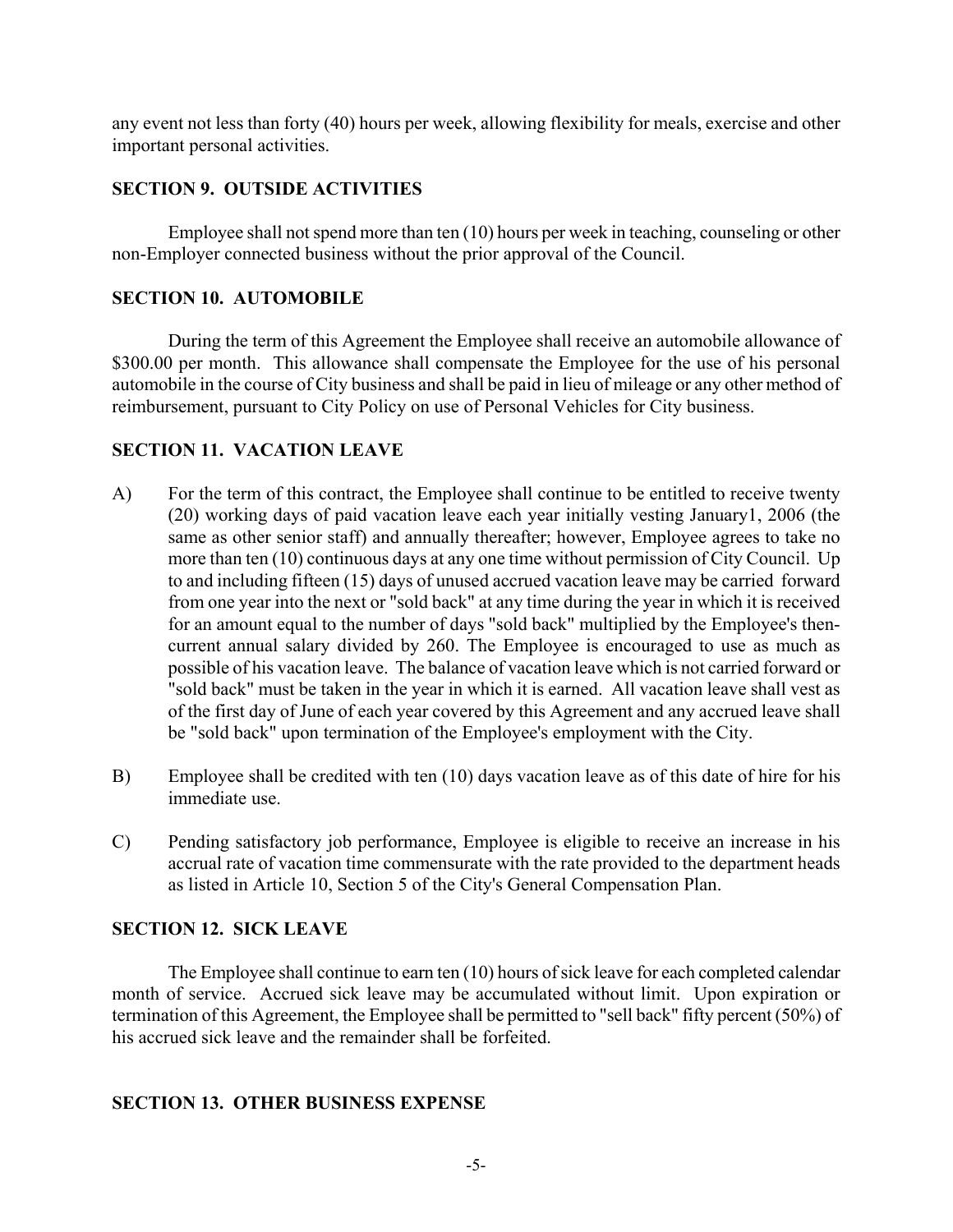Employer shall reimburse the Employee for all other employment-related expenses including, but not limited to, air travel, taxi and auto rental, lodging, meals, memberships and subscriptions to the publications of the International City Management Association, the Ohio City Management Association, registration fees for training programs offered by such organizations, and travel and incidental costs relating to attendance at such programs or the conferences and meetings of such organizations, it being specifically understood that the Employer requests that such activities be undertaken by the Employee, at his option, and shall be considered as part of the Employee's duties. The Employee shall be reimbursed for such other expenses as the City shall approve by motion passed by its City Council.

## **SECTION 14. GROUP INSURANCE BENEFITS**

- A) Employer shall pay the full cost of providing the Employee with the present group disability, health, life, medical and dental insurance coverage which the City currently purchases for other City Employees.
- B) Employee agrees to submit once per calendar year to a complete physical examination by a qualified physician selected by the Employer, the cost of which shall be paid by the Employer. Employer shall receive a copy of all medical reports related to said examination.

## **SECTION 15. DUES AND SUBSCRIPTIONS**

Employer agrees to budget and to pay for the professional dues and subscriptions of Employee necessary for his continuation and full participation in national regional, state and local associations and organizations necessary and desirable for his continued professional participation, growth and advancement, and for the good of the Employer.

## **SECTION 16. PROFESSIONAL DEVELOPMENT**

- A) Employer hereby agrees to budget for and to pay the travel and subsistence expenses of Employee for professional and official travel, meetings and occasions adequate to continue the professional development of Employee and to adequately pursue necessary official and other functions for Employer, including but not limited to the Annual Conference of the International City Management Association, the state league of municipalities and such other national, regional, state and local governmental groups and committees thereof which Employee serves as a member.
- B) Employer also agrees to budget and to pay for the travel and subsistence expenses of Employee for short courses, institutes and seminars that are necessary for his professional development and for the good of the Employer.

## **SECTION 17. INDEMNIFICATION**

Employer shall defend, save harmless and indemnify Employee against any tort, professional liability claim or demand or other legal action, whether groundless or otherwise, arising out of an alleged act or omission occurring in the performance of Employee's duties as City Manager. Employer will compromise and settle any such claim or suit and pay the amount of any settlement or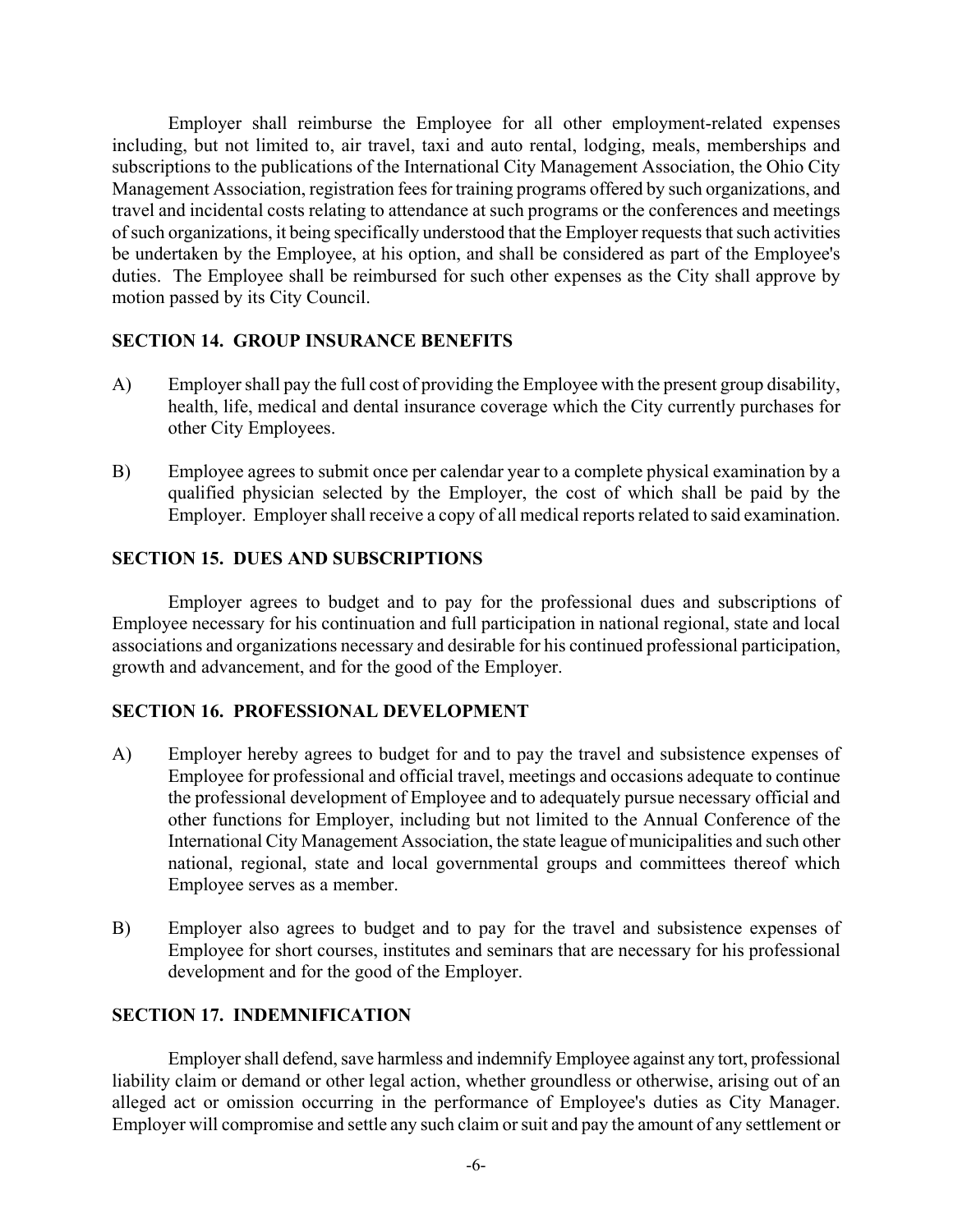judgment rendered thereon.

#### **SECTION 18. BONDING**

Employer shall bear the full cost of any fidelity or other bonds required of the Employee under any law or ordinance.

#### **SECTION 19. OTHER TERMS AND CONDITIONS OF EMPLOYMENT**

The Council shall fix any such other terms and conditions of employment, as it may determine from time to time, relating to the performance of employee, provided such terms and conditions are not inconsistent with or in conflict with the provisions of this Agreement, the City Charter or any other law. Unless otherwise specified herein, Employee shall be entitled to benefits granted to Employees covered the City's General Compensation Plan for all unclassified and various classified employees.

#### **SECTION 20. NO REDUCTION OF BENEFITS**

Employer shall not at any time during the term of this Agreement reduce the salary, compensation or other financial benefits of Employee, except to the degree of such a reduction across-the-board for all employees of the Employer.

#### **SECTION 21. RENEWAL**

The Employer and Employee may meet to discuss renewal of this Agreement at any time during its term. Should the Employer not renew this contract after five (5) years, Employer shall provide Employee at least ninety (90) days notice prior to June 14, 2013, of its intent to renew, not renew, or terminate this contract.

#### **SECTION 22. NOTICES**

Notices pursuant to this Agreement shall be given by deposit in the custody of the United States Postal Service, postage prepaid, addressed as follows:

| ( 1 ) | <b>EMPLOYER:</b>       | (2) | <b>EMPLOYEE:</b>                         |
|-------|------------------------|-----|------------------------------------------|
|       | Kent City Council      |     | <b>DAVID RULLER</b>                      |
|       | c/o Clerk of Council   |     | Office of the City Manager               |
|       | Kent City Hall         |     | Kent City Hall                           |
|       | 217 East Summit Street |     | 215 East Summit Street                   |
|       | Kent, Ohio 44240       |     | Kent, Ohio 44240                         |
|       |                        |     | or at his last current residence address |

Alternatively, notices required pursuant to this Agreement may be personally served in the same manner as is applicable to civil judicial practice. Notice shall be deemed given as of the date of personal service or as of the date of deposit of such written notice in the course of transmission in the United States Postal Service.